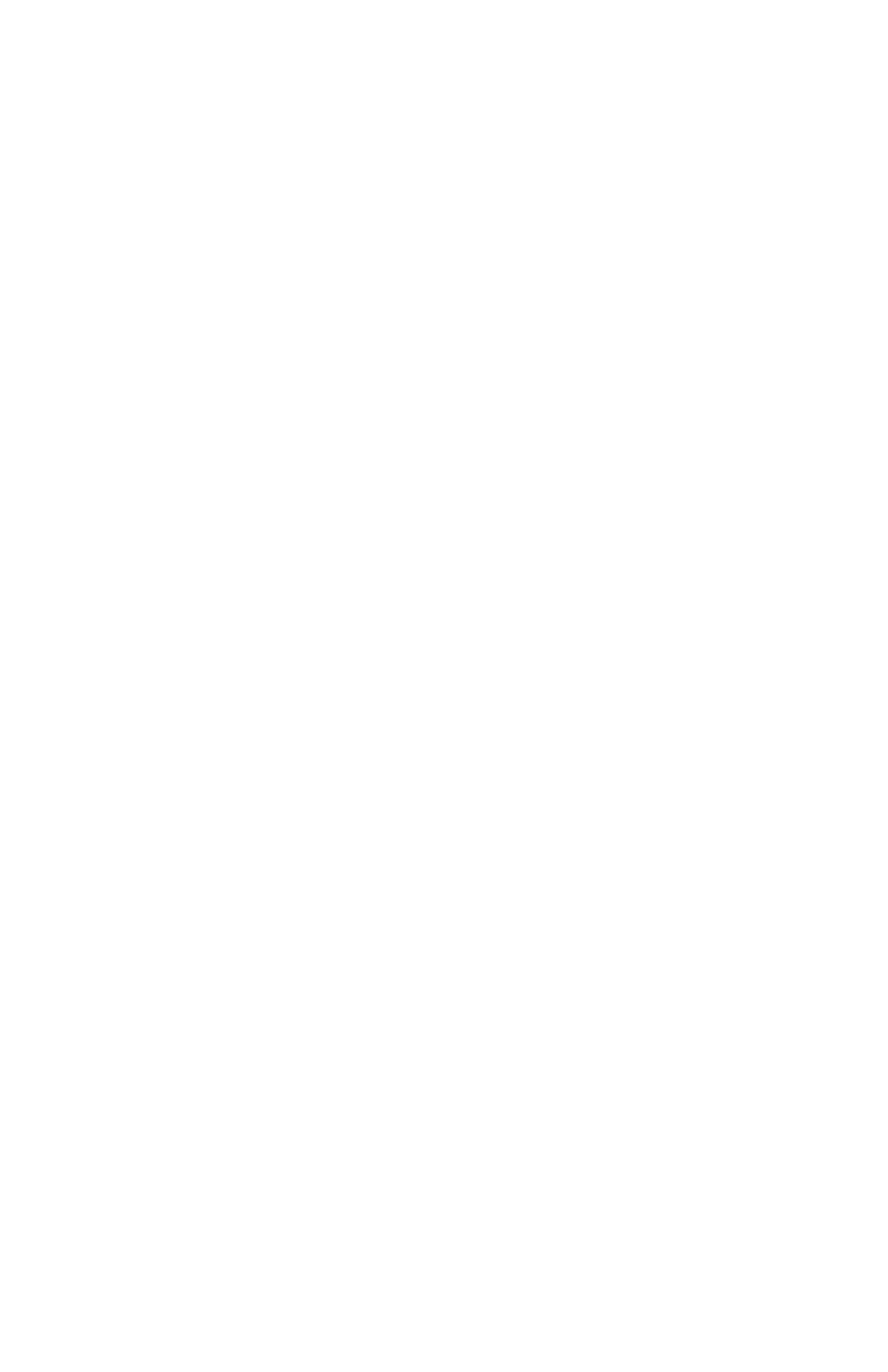## **B.E. PROGRAMS**

## (Full-time)

## **INDEX**

#### **of**

## **RULES & REGULATIONS**

| S.No.        | <b>Contents</b>                            | Page<br>N <sub>0</sub> . |
|--------------|--------------------------------------------|--------------------------|
| I            | Admission                                  | 1                        |
| $\mathbf{I}$ | Duration and Programs of Study             | 1                        |
| Ш            | <b>Rules and Regulations of Attendance</b> | $\overline{2}$           |
| IV           | Scheme of Instruction and Examination      | 3                        |
| V            | <b>Rules of Promotion</b>                  | 7                        |
| VI           | <b>Grading System</b>                      | 8                        |
| VII          | <b>Award of Degree</b>                     | 8                        |
| VIII         | Award of Gold Medal                        | 8                        |
| IX           | <b>Improvement of Overall Score</b>        | 8                        |
| X            | <b>General Rules of Examinations</b>       | 9                        |
| XI           | <b>Transitory Regulations</b>              |                          |
| XII          | Malpractice and Award of Punishment        | 10                       |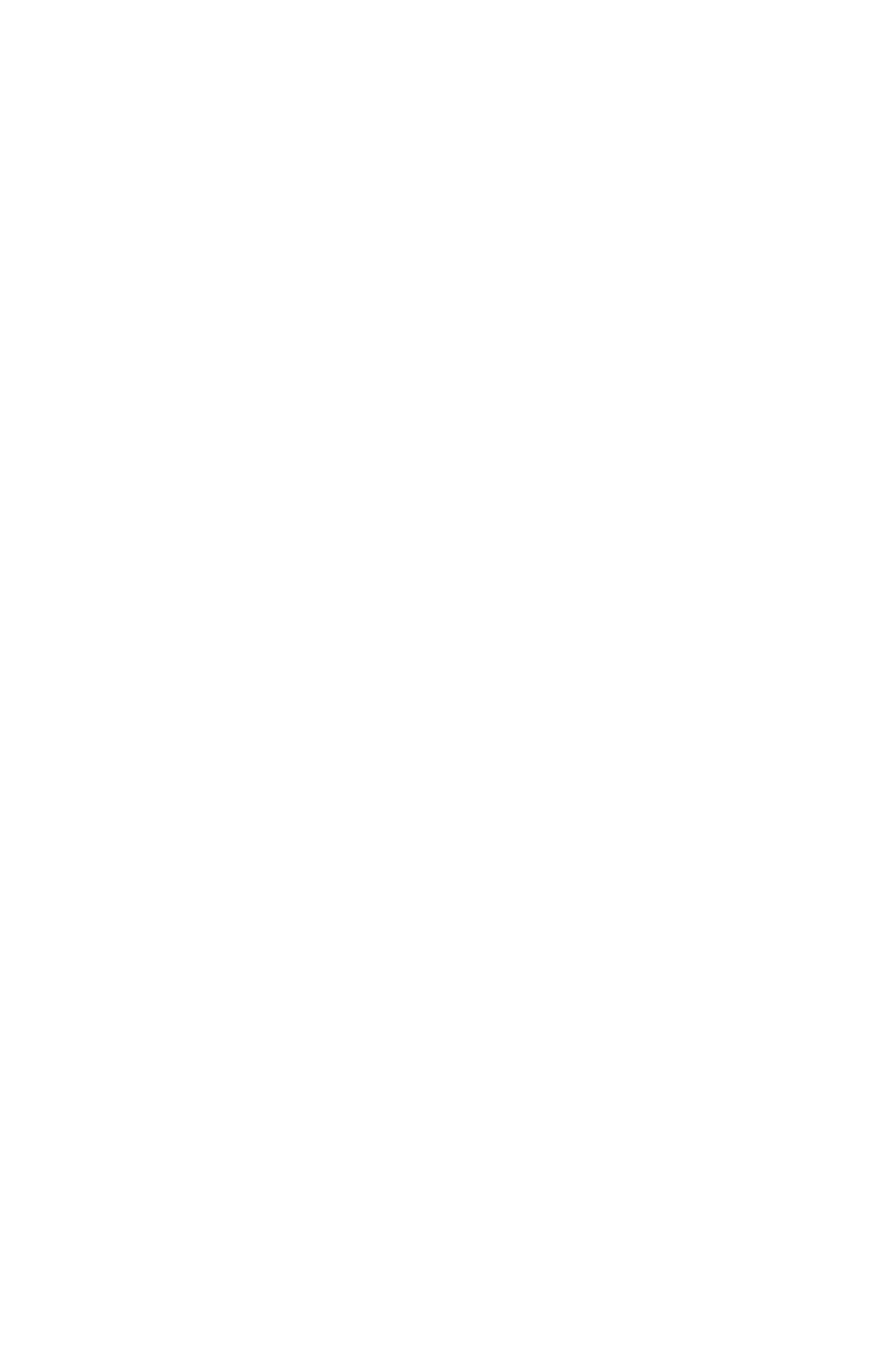## **RULES AND REGULATIONS**

## **For the Four Year Degree Program in Engineering University College of Engineering (Autonomous) Osmania University, Hyderabad - 500 007, T.S (With effect from the academic year 2018 -2019)**

#### **Note:**

- 1. All the Rules and Regulations, hereinafter specified shall be read as a whole for the purpose of interpretation
- 2. Any reference to College in these Rules and Regulations, stands for University College of Engineering (Autonomous), Osmania University.

## **I. ADMISSION**

- 1. A candidate for admission to the Four Year Degree Programme in Engineering must have passed the Intermediate Examination of the Board of Intermediate Education, Government of Telangana with Mathematics, Physics and Chemistry as optional courses, or any other examination recognised by the Osmania University as equivalent thereto.
- 2. All the eligible applicants shall have to qualify at the Common Entrance Examination. The candidates will be admitted strictly in accordance with the merit secured at the Entrance Examination conducted by the State Government of Telangana, keeping in view the rules in force regarding the reservations of seats to various categories of candidates.

#### **II. DURATION AND PROGRAMS OF STUDY**

1. The duration of the program is eight semesters (four years) such as I, II, III, IV, V, VI, VII and VIII semesters. Each academic year shall comprise of two semesters.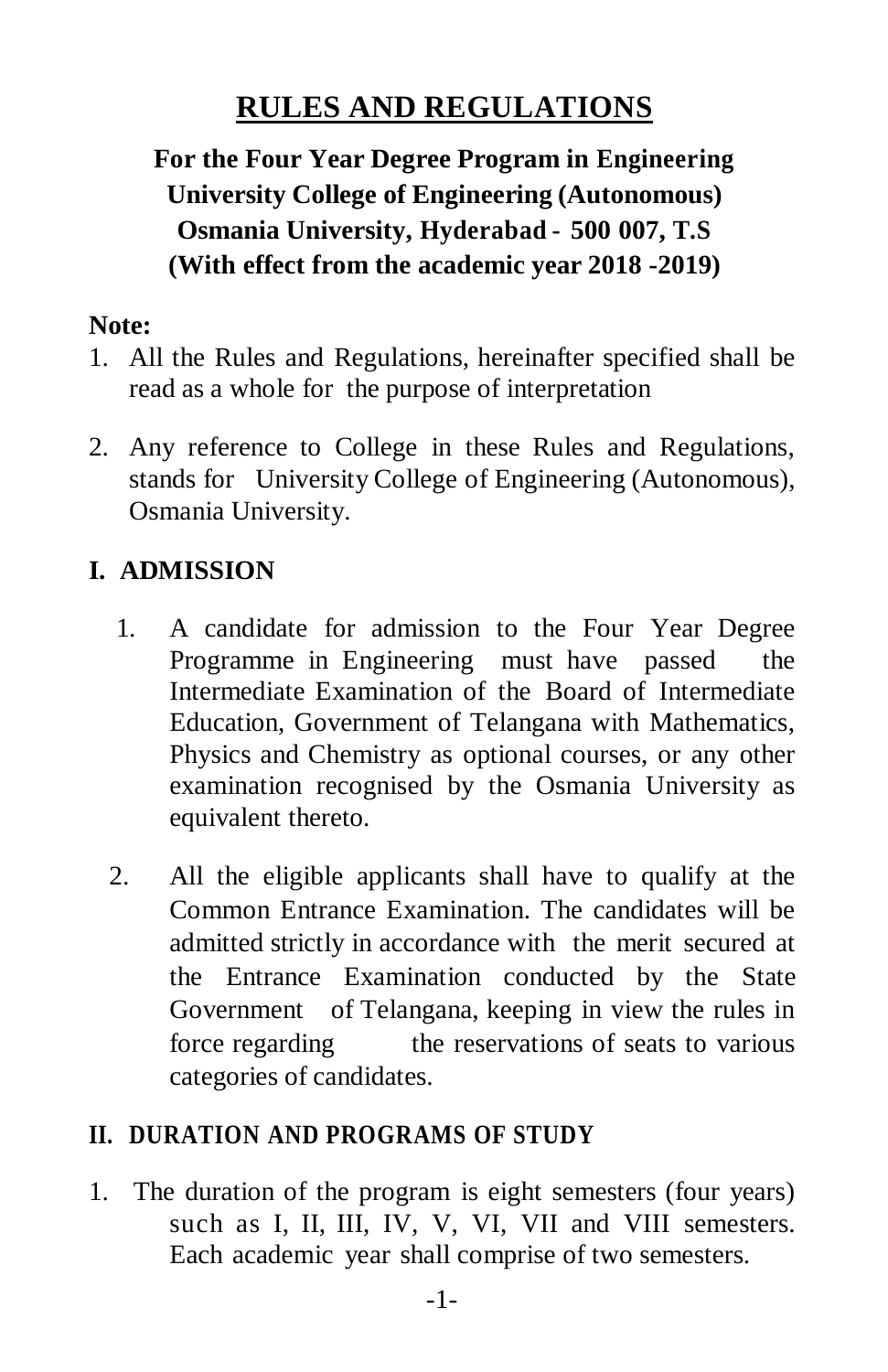Instruction per semester---- 16 weeks

Preparation holidays (includes practical exams) ---- 2 weeks

No admission / readmission */* promotion are entertained after four weeks of the commencement of instruction.

In case there are any court cases consequent to which the authorities are compelled to admit any candidate after the announced last date of admissions, the admission (seat) of such a student would be reserved for the subsequent year on a supernumerary basis.

No refund of Tuition fee will be made after the commencement of instruction for students who wish to cancel their admission.

- 2. The following programs of study are offered in the College.
	- i) Bio-Medical Engineering
	- ii) Civil Engineering
	- iii) Computer Science and Engineering
	- iv) Electrical and Electronics Engineering
	- v) Electronics and Communication Engineering
	- vi) Mechanical Engineering

The schedule of study of all programs is regulated by the Academic Council of the University College of Engineering (Autonomous), Osmania University.

3. Each candidate will be allotted to one of the programs at the time of admission, strictly depending on the merit secured at the Entrance Examination, and subject to the rules in force regarding reservations of seats.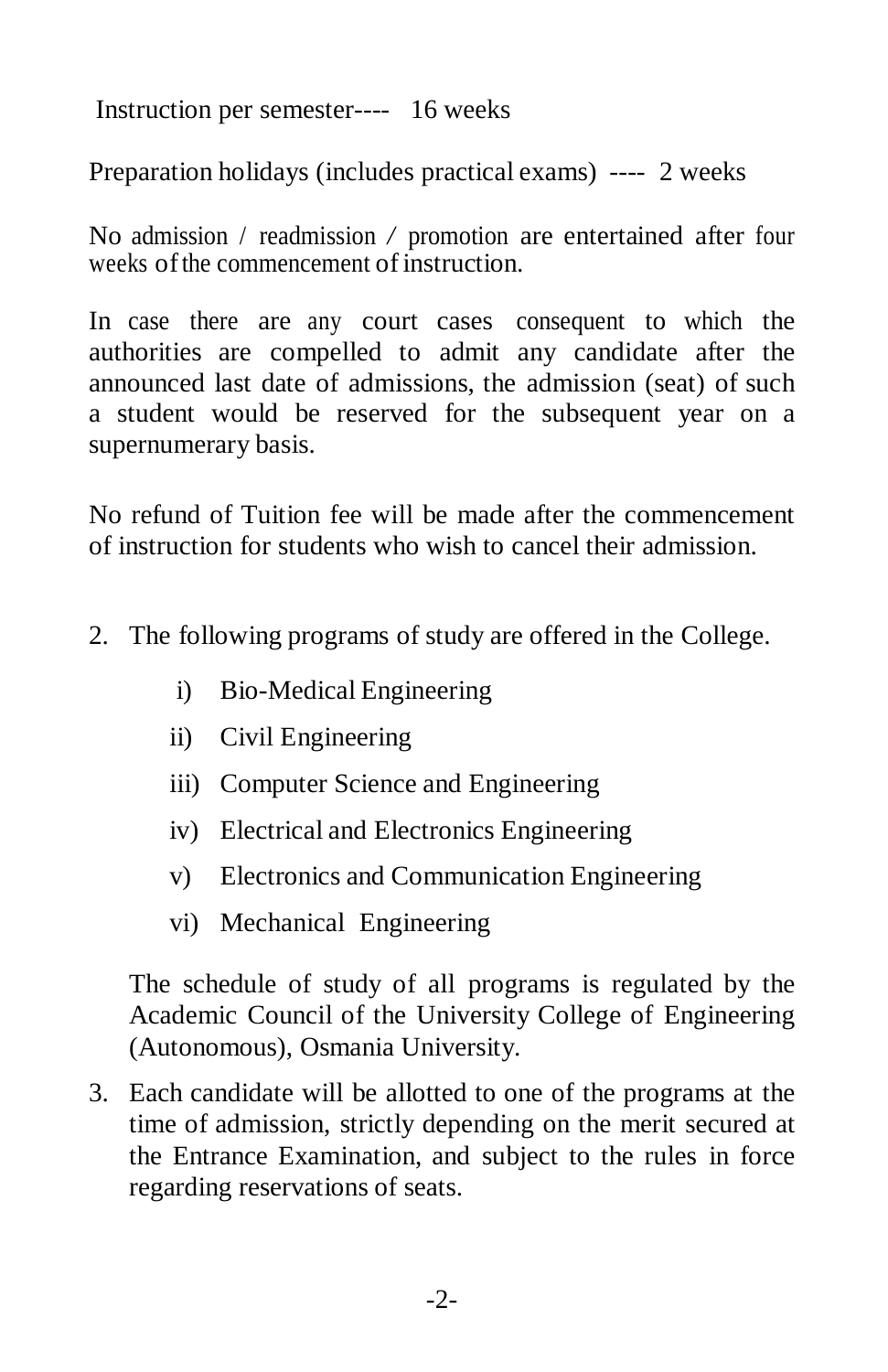4. Candidate who fails to fulfill all the requirements for the award of the degree as specified here in after within  $(N+2)$ academic years from the time of admission, will forfeit his/her seat in the program and his/her admission will stand cancelled, where 'N' is the no. of years of program of study (4 years).

#### **Ill RULES AND REGULATIONS OF ATTENDANCE**

- 1. Candidates admitted to a particular program of study are required to pursue a "Regular program of study" before they are permitted to appear for the Semester End Examination.
- 2. "A regular program of study" means putting in attendance of not less than 75% in each semester.
- 3. a) In special cases and for sufficient cause shown, the Vice-Chancellor may, on the specific recommendations of the Principal / Head of the Department, condone the deficiency in attendance to the extent of 10% on medical grounds subject to submission of medical certificate and payment of condonation fee.
	- b) However, in respect of women candidates who seek condonation of attendance due to pregnancy, the Vice-Chancellor may condone the deficiency in attendance to the extent of 15% (as against 10% condonation for others) on medical grounds subject to submission of medical certificate to this effect. Such condonation shall not be availed twice during the program of study.
- 4. The fee for condonation of attendance on medical grounds shall be **Rs. 2000/-** (Rupees Two Thousand only) payable through Demand Draft drawn in favour of the" **Principal, UCE, O.U."**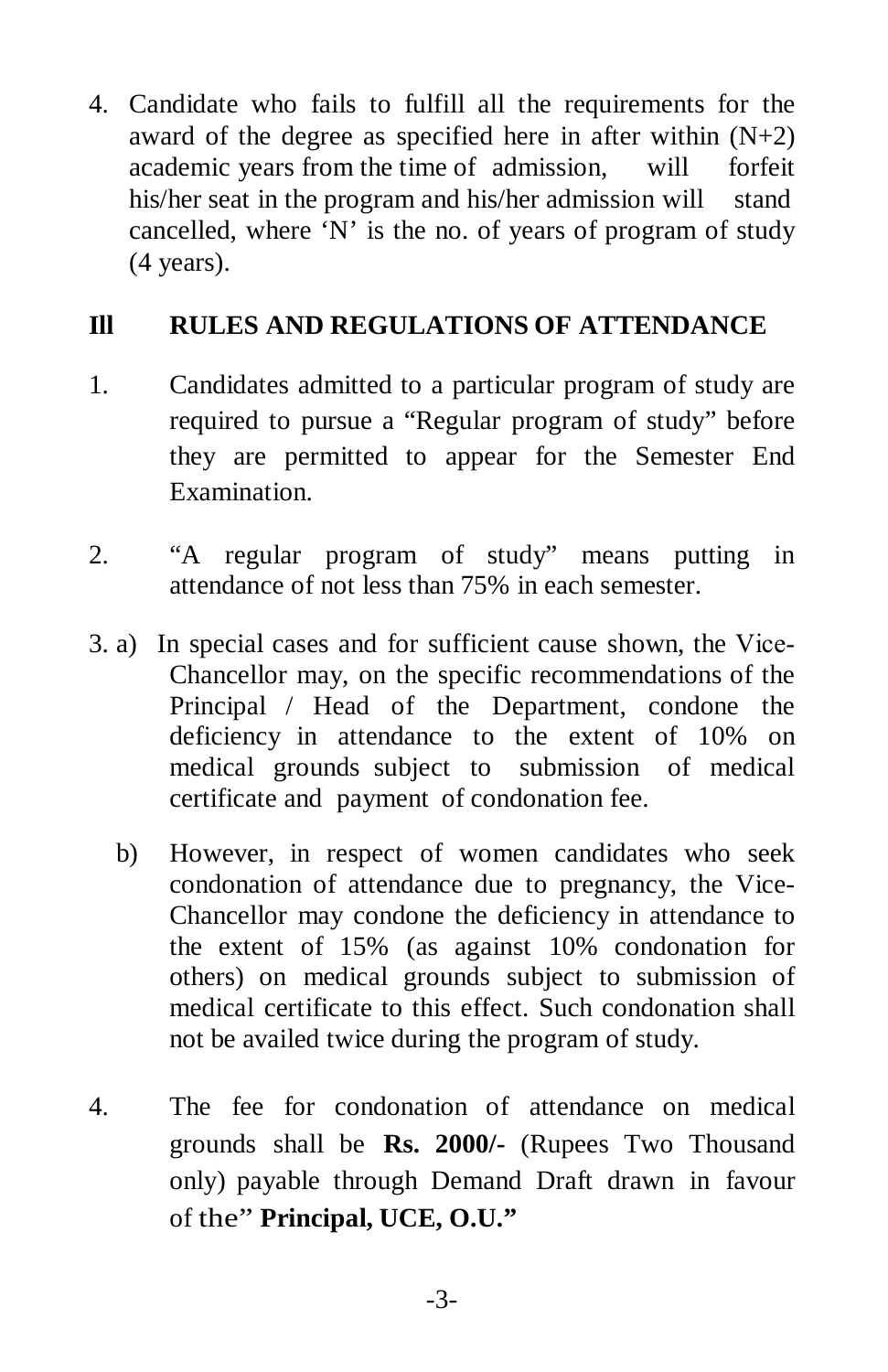- 5. "Attendance of N.C.C / N.S.S Camps or Inter collegiate or Inter University or Inter State or International matches or debates or Educational Excursions or such other Inter University activities as approved by the authorities involving journeys outside the city in which the college is situated will not be counted as absence. **(i)** Such 'absence shall not exceed four (4) weeks per semester of the total period of instructions. **(ii)** Such leave should be availed with prior permission from the Principal and not be availed more than twice during the program of study. **(iii)** Without any prior permission, such leave shall be treated as absence. **(iv)** While calculating the attendance, the no. of classes not attended in each subject should be deleted in the denominator.
- 6. The attendance shall be calculated on the aggregate of the papers / courses from the date of commencement of classes / date of readmission in case of detained candidates as per the almanac communicated by the University College of Engineering.
- 7. In case of the candidates who fail to put in the required attendance in a program of study, he/she shall be detained in the same class and will not be permitted to appear for the Semester End Examination. Such candidates shall have to seek readmission into the same class during the subsequent year in order to appear for the examination after fulfilling the attendance requirements and on payment of requisite tuition fee.
- 8. a) Candidates admitted to the first year through an entrance test and do not have the requisite attendance but have not less than 40% attendance can seek readmission without once again appearing for the entrance test.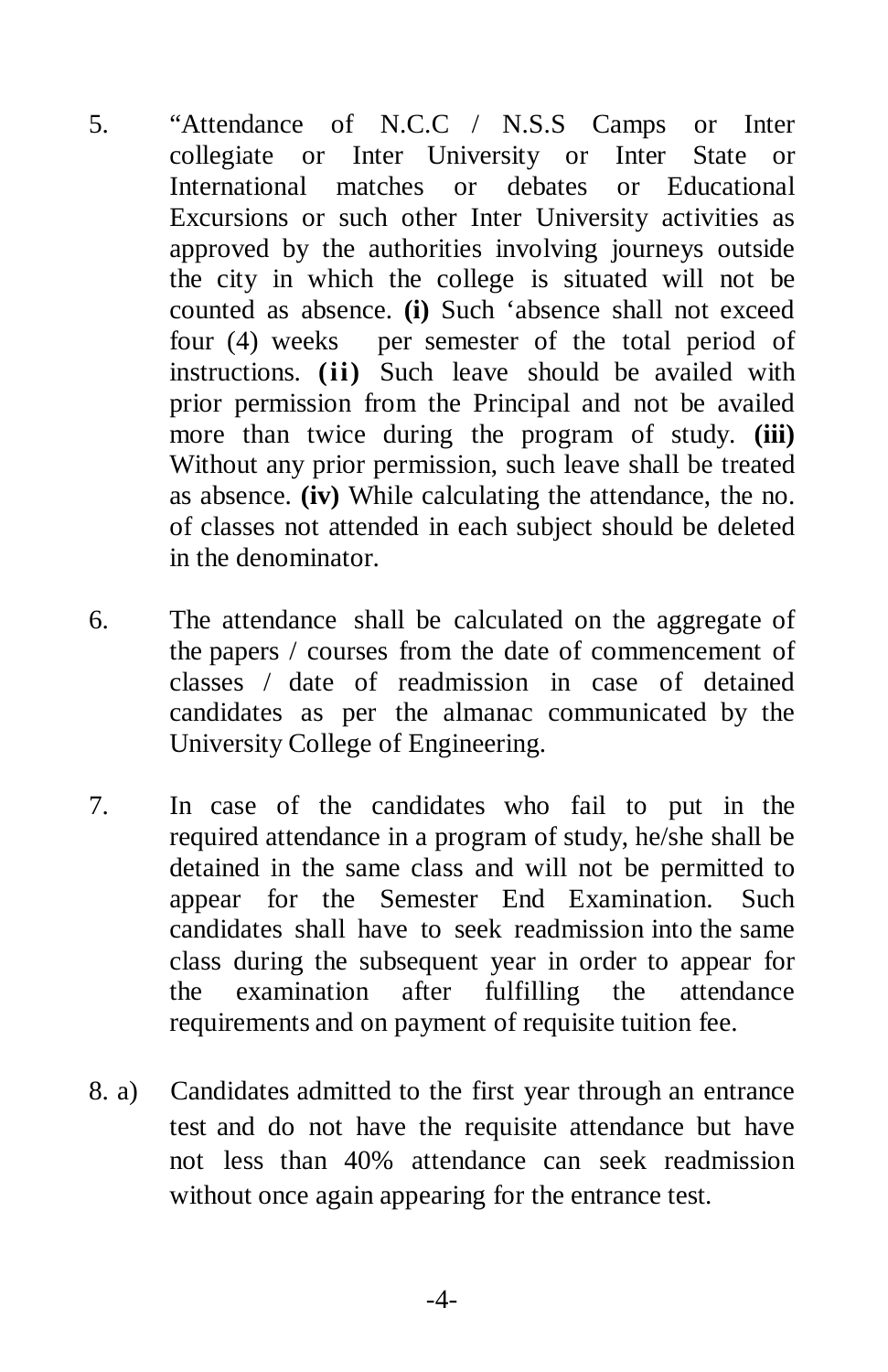b) In respect of candidates of such programs where the admissions are governed through an entrance test, candidates of I semester who do not have the minimum 40% attendance would lose their seat and they will have to seek admission afresh by appearing at the entrance test once again.

#### **IV SCHEME OF INSTRUCTION AND EXAMINATION**

- 1. Instruction in the various courses in each semester of all the four years, shall be provided by the College as per the schemes of instruction and syllabi prescribed
- 2. The distribution of marks/grade\* for sessionals based on **Continuous Internal Evaluation (CIE)** and the **Semester End Examination (SEE)** shall be as follows:

| Subject                                                                                                                   | <b>Continuous Internal</b><br><b>Evaluation (CIE)</b> | Semester End Examination<br>(SEE) |
|---------------------------------------------------------------------------------------------------------------------------|-------------------------------------------------------|-----------------------------------|
| Each theory subject                                                                                                       | $30**$                                                | 70****                            |
| Each practical or drawing Subject for which<br>6 periods / week are<br>less than<br>provided in the scheme of instruction | 25***                                                 | 50                                |
| Each practical or drawing Subject for which 6<br>or more Periods/week are provided in the                                 |                                                       |                                   |
| scheme of instruction                                                                                                     | $50***$                                               | 100                               |
| Project I                                                                                                                 | 50#                                                   |                                   |
| Project II / Full Time Internship                                                                                         | 50#                                                   | 100#                              |

3. The total no. of credits should be 150 to 160 as per AICTE Model curriculum

Total marks  $=$  CIE + SEE.

\*Grades are allotted based on the marks secured in Semester End Examination and sessionals as per the following criteria.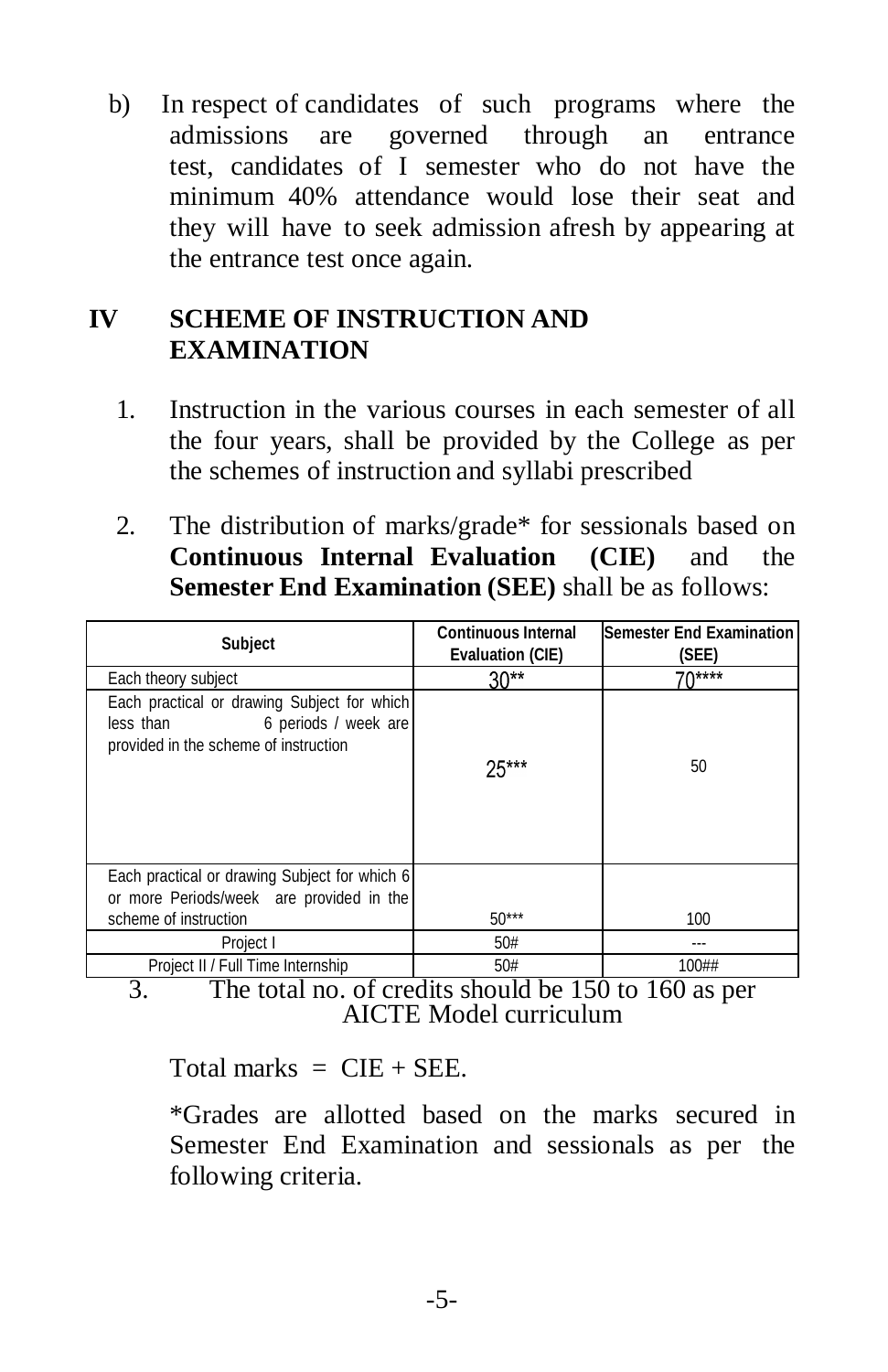| <b>Academic Performance</b>  | Letter grade | <b>Grade points</b> |
|------------------------------|--------------|---------------------|
| 90% $\leq$ Marks $\leq$ 100% |              |                     |
| 80% $\leq$ Marks < 90%       |              |                     |
| $70\% \leq Marks \leq 80\%$  | В            |                     |
| $60\%$ < Marks < 70%         | C            |                     |
| $50\%$ < Marks < 60%         |              | 6                   |
| $40\%$ < Marks < 50%         | E            |                     |
| $0\%$ < Marks < 40%          | Ħ            |                     |

\*\* Out of 30 sessional marks for theory, 10 marks are allotted for Assignments/Tutorials/Quizzes etc., in the course (At least two assignments and one quiz is to be conducted). The rest of the marks are allotted to sessional exams; weightage for each test is 10 marks.

> Two internal tests will be conducted in each semester. Each test will carry 20 marks, out of which 6 marks for 1<sup>st</sup> question (compulsory), consisting of objective and short answer questions. Two questions consisting of subjective questions are to be attempted from the remaining three questions and each question c arries 7 marks. Average of two tests plus marks obtained in assignments/tutorials/quizzes etc will be taken as sessional marks.

- \*\*\* Out of  $25 / 50$  sessional marks for Practical, 10 / 20 are allotted for viva-voce exam / test, 15 / 30 marks for laboratory record and observation.
- \*\*\*\* The SEE question paper consists of seven questions and each question carries 14 marks. The first question is compulsory and covers the entire syllabus. The student has to answer four questions from the remaining six questions covers the entire syllabus.
- # If any student undergoes internship in industries (if that work is considered as Project-II) out of 50 sessional marks in Project-II, 30 marks to be awarded by the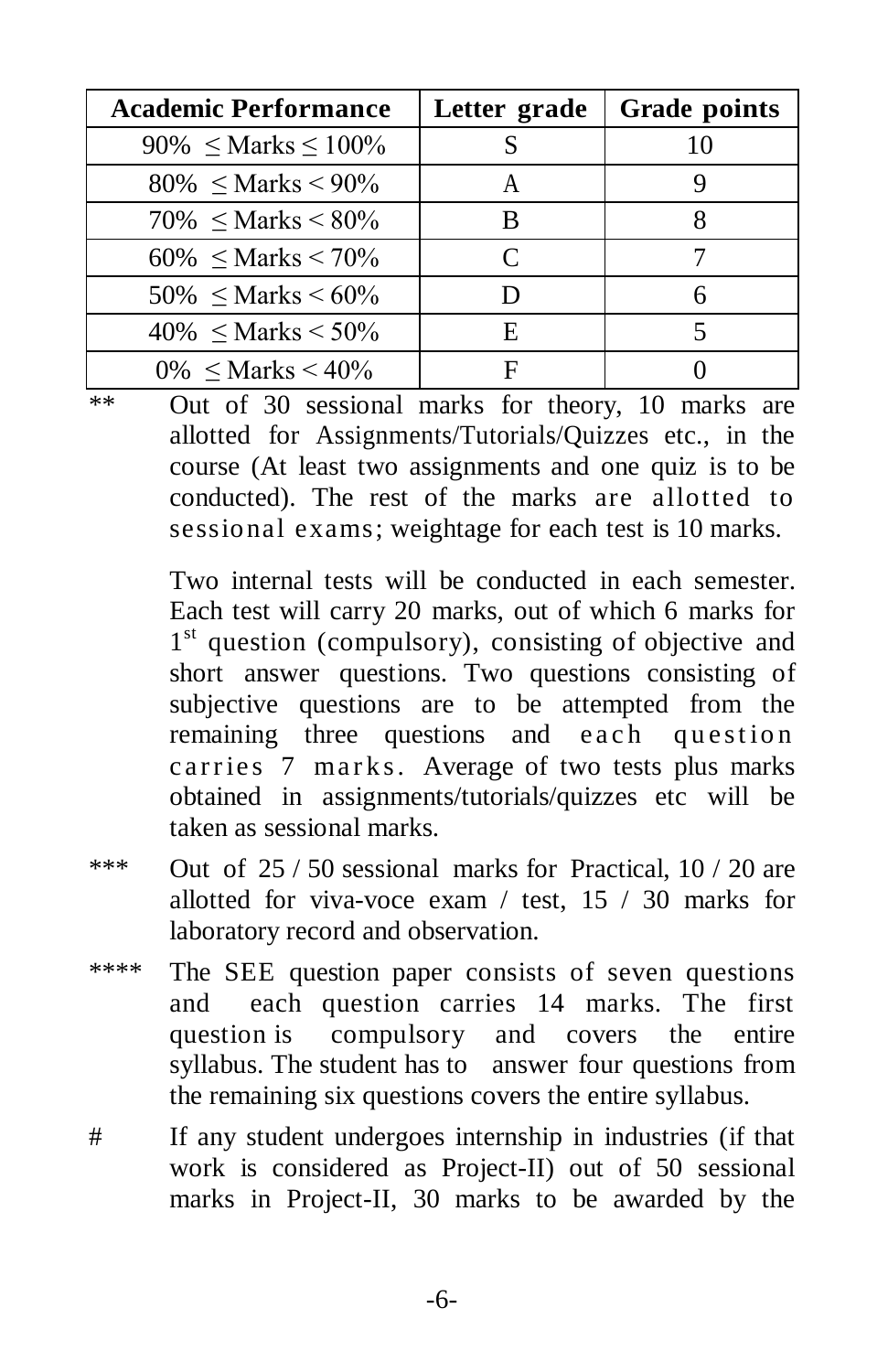supervisor from the industry and 20 marks to be awarded by the internal supervisor of the department.

# The CIE evaluation of BE project (Project I) for consists of a maximum of 50 marks which will be distributed as per the guidelines given below:

> (i) **30 Marks** are allocated for quality of the project work covering (a) Literature review, (b) Innovation / Originality, (c) Methodology and (d) Relevance / Practical application which will be awarded by the supervisor.

> (ii) **2 0 Marks** are allocated to candidates performance in terms of viva-voce examination and overall subject knowledge. Under this category 20 marks will be awarded by the 2 members constituted by the HoD.

## The evaluation of BE project (Project II / Full Time Internship) for Semester End Examination consists of a maximum of 100 marks which will be distributed as per the guidelines given below:

> (i) 5**0 Marks** are allocated for quality of the project work covering (a) Literature review, (b) Innovation / Originality, (c) Methodology and (d) Relevance / Practical application, which will be awarded jointly by the internal and external examiners.

> (ii) 50 **Marks** are provided for candidates presentation an performance in terms of viva-voce examination and overall subject knowledge. Under the category 20 marks will be awarded by the internal examiner and 30 marks by the external examiner.

Note:

(i) A course that has sessional marks but no Semester End Examination as per scheme is treated as Pass / Fail course for which pass marks are 40% of sessional.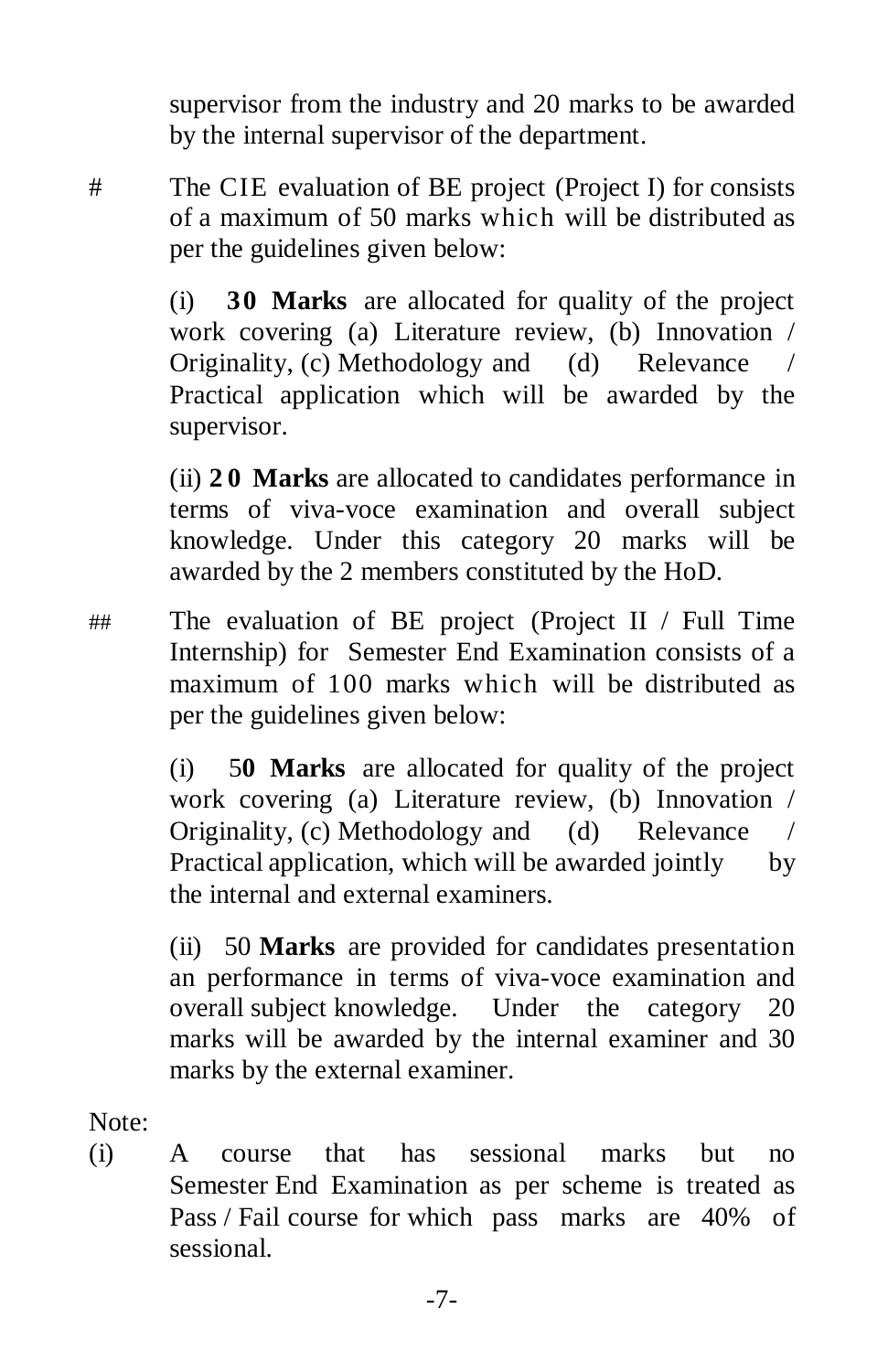- (ii) The candidates who undergo internship in VIII-Semester can register for the equivalent courses (Credits) of that semester through SWAYAM / NPTEL.
- (iii) The registration for the above courses will be permitted only after the completion all backlogs till the previous semester.
- (iv) The candidates who register for online courses in VIII-Semester and fail to complete the online course will not be awarded the degree in that academic year. The candidate should reappear and clear the subject through online only as per the CBoS recommendation.
- (v) The candidates should preferably complete any online courses through Swayam/NPTEL before VII-Semester in view of backlog problem.
- 4. The details of instruction period, examination schedule, vacation etc. shall be notified by the Principal of the College.
- 5. The medium of instruction and examination shall be English.
- 6. At the end of each semester, SEE shall be held as prescribed in the respective Schemes of Examination. The examinations pertaining to the semester just ended, will be called, main examinations and the examinations pertaining to the other semesters will be called supplementary examinations.

To enable the B.E. Final Year students to complete the program requirements in time, there shall be a Make-up / Supplementary Exam for VIII semester only, which will be scheduled within one month of publication of results of VIII semester Main Examinations.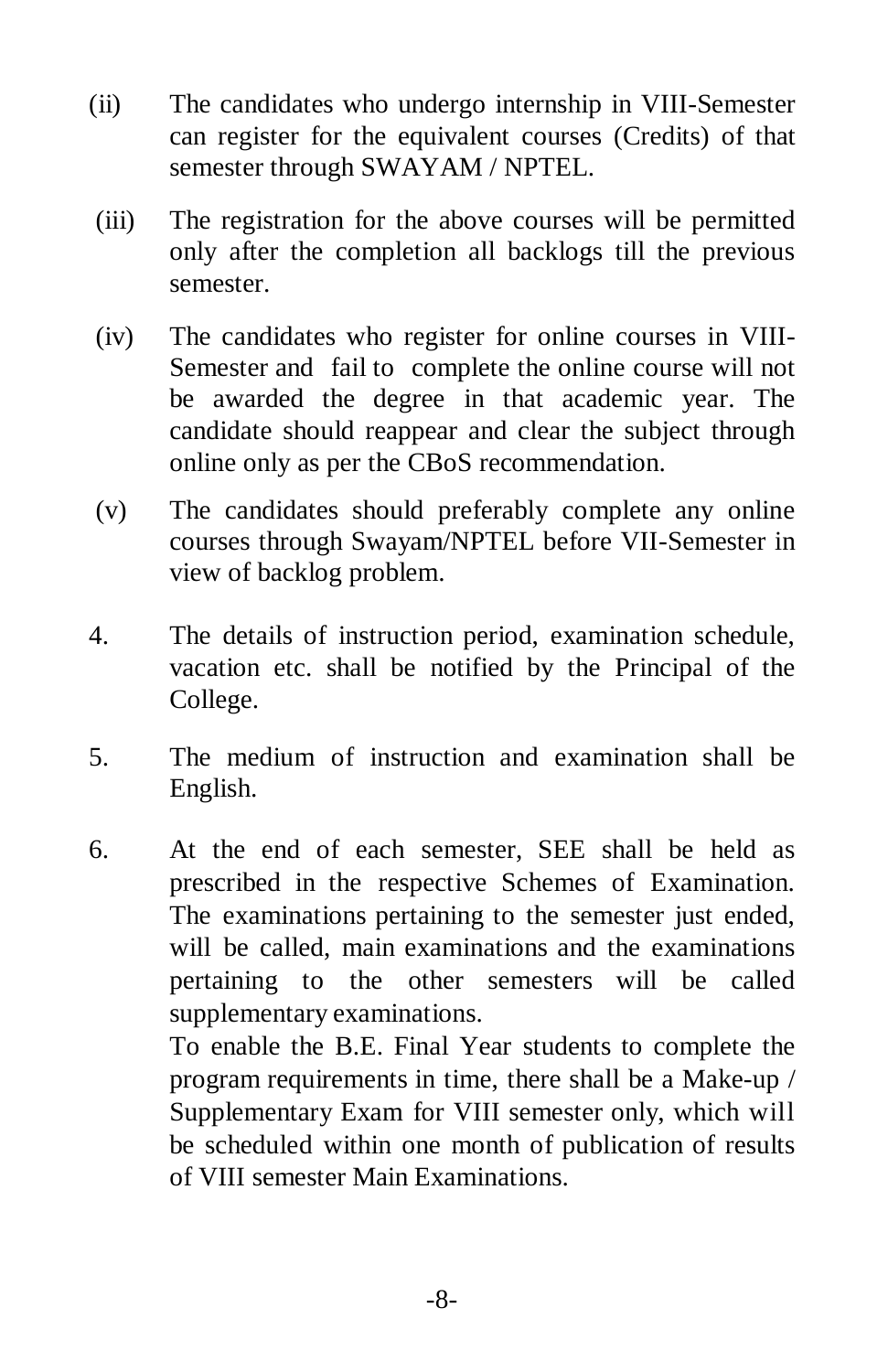7. The examinations prescribed may be conducted by means of written papers, practical and oral tests, inspection of certified sessional work in Drawing and Laboratories and Workshop, or by means of any combination of these methods as may be deemed necessary.

> Candidates will be required to produce complete Lab Records of the Practical work done by them in each practical examination, along with other materials prepared or collected as part of Laboratory work */* Project.

- 8. All the general rules for examinations (given under IX) shall be adhered to.
- 9. A candidate shall be deemed to have fully passed the SEE, if he/she secures not less than the minimum marks/grade as prescribed. Minimum pass marks / grade in the Semester End Examinations plus Continuous Internal Evaluation shall be.

Each theory subject 40% E-Grade Each practical subject & project work 50% D-Grade

- 10. In case of hearing impaired, orthopaedically handicapped and visually challenged candidates, 10% reduction in pass marks in each subject is admissible as per G.O. Ms. No.150, dated 31-08-2006.
- 11. If a candidate in any semester examination of the program fails to secure the minimum marks/grade in any subject, then he/she shall have to appear only in the failed subject of the semester.
- 12. A candidate desires to have revaluation can apply for it as per the institute norms and notification of Exam Cell.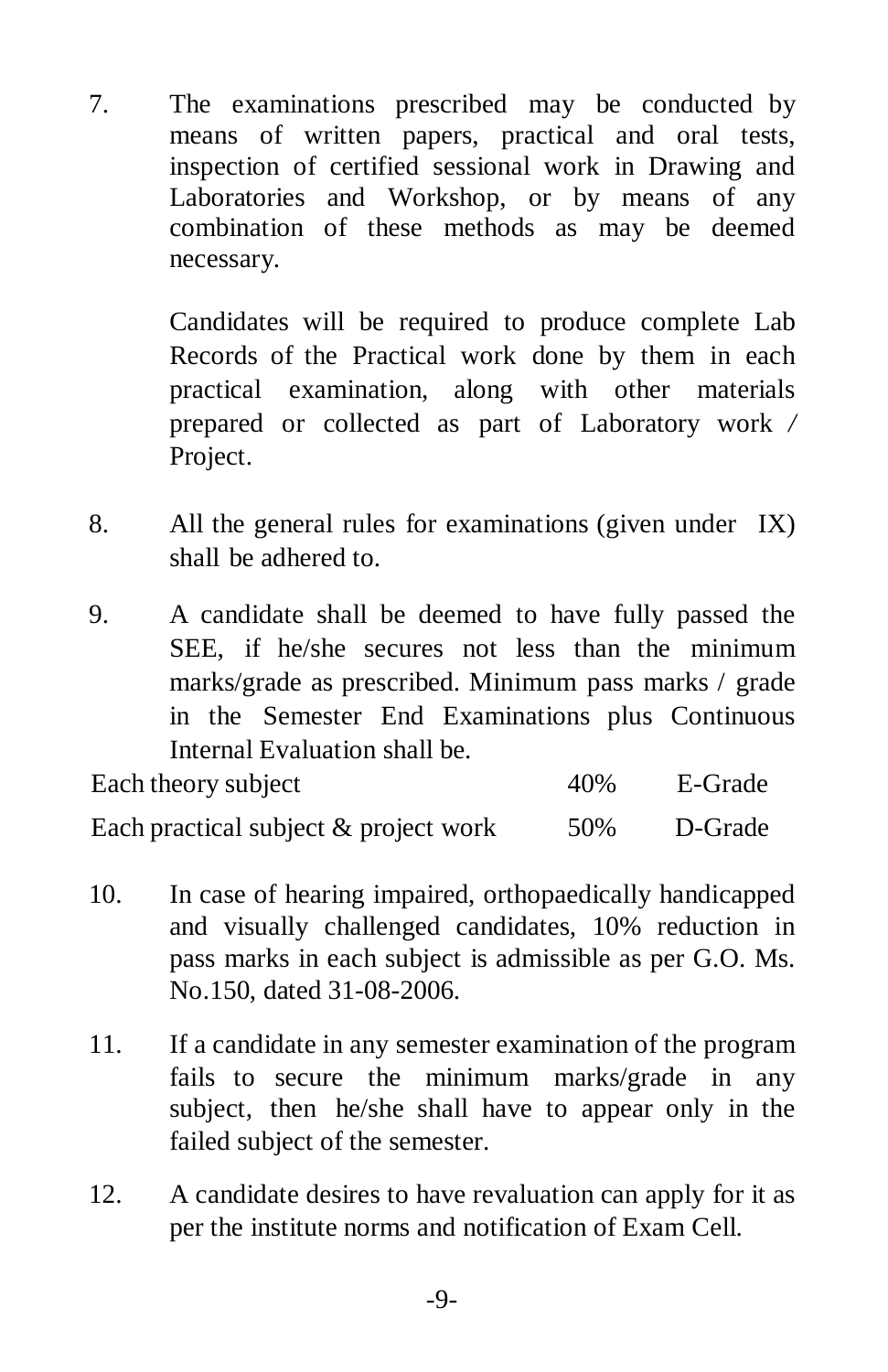A candidate can also obtain a photocopy of the corrected answer book of the theory subjects SEE only on payment of Rs.1000/- (Rupees One thousand only) for each subject, through online payment of Exam Cell, UCE, OU as per the notification of Exam Cell.

| SI.<br>No.     | Semester / Class                       | <b>Conditions to be fulfilled</b>                                                                                                                                                                                                                                                                                    |
|----------------|----------------------------------------|----------------------------------------------------------------------------------------------------------------------------------------------------------------------------------------------------------------------------------------------------------------------------------------------------------------------|
| 1 <sub>1</sub> | From I-Semester to II-Semester         | Regular program of study of B.E.<br>I-Semester                                                                                                                                                                                                                                                                       |
| 2.             | From II-Semester to III-Semester       | Regular program of study of B.E.<br>a)<br><b>II-Semester</b><br>b)<br>Must have earned at least 50% of<br>credits<br>(rounded to the<br>next<br>nearest integer) prescribed for B.E.<br>I-Semester and II-Semester.                                                                                                  |
| 3.             | From III-Semester to IV-Semester       | Regular program of study of B.E.<br><b>III-Semester</b>                                                                                                                                                                                                                                                              |
| 4.             | From IV-Semester to V-Semester         | Regular program of study of B.E.<br>a)<br><b>IV-Semester</b><br>No. of backlog credits, if any of B.E.<br>b)<br>I, II, III and IV-Semester put<br>together shall not exceed 50%<br>(rounded to the next<br>nearest<br>integer) of the total number of<br>credits prescribed for the B.E. III &<br><b>IV-Semester</b> |
| 5.             | From V-Semester to VI-<br>Semester     | Regular program of study of B.E.<br>V-Semester                                                                                                                                                                                                                                                                       |
| 6.             | From VI- Semester to VII-<br>Semester  | Regular program of study of B.E.<br>a)<br><b>VI-Semester</b><br>b)<br>No. of backlogs, if any of B.E. I to<br>VI-Semester put together shall not<br>exceed to 50% (rounded to the next<br>nearest integer) of the total number<br>of credits prescribed for<br>the B.E. V & VI-Semester                              |
| 7.             | From VII-Semester to VIII-<br>Semester | Regular program of study of B.E.<br><b>VII-Semester</b>                                                                                                                                                                                                                                                              |

#### **V RULES OF PROMOTION**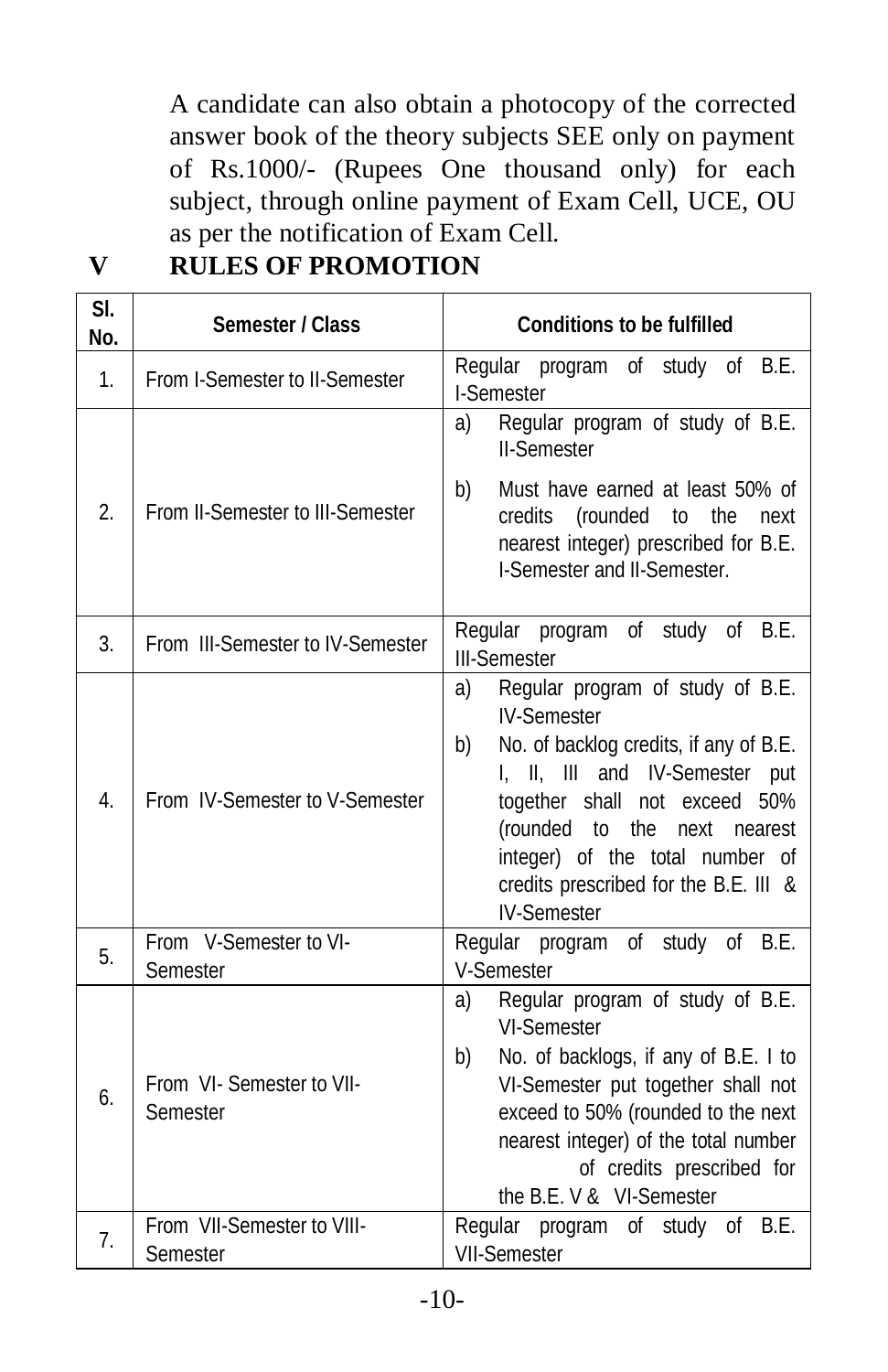### **Note:**

- 1. If a candidate has more than permitted number of credits as backlogs, he/she will be detained.
- 2. The candidate who wishes to take readmission into the year in which he/she is detained have to pay the total tuition fee of that year and all the credits earned during that year shall become null and void.

## **VI GRADING SYSTEM**

1. Candidates who have passed all the examinations of the B.E. Degree Program shall be awarded CGPA in accordance with the grade secured by them in all eight Semesters taken together, including the sessional marks secured in those semesters.

> The grade secured shall be shown in the memorandum of marks as per the performance in SEE and CIE.

> A minimum Cumulative Grade Point Average (CGPA) of 5 is required for the award of Degree. The consolidated memorandum of marks will reflect the credits / grade scored in each subject.

2. **SEMESTER GRADE POINT AVERAGE (SGPA) & CUMULATIVE GRADE POINT AVERAGE (CGPA) Calculation:**

a) 
$$
SGPA = \frac{\sum (Letter Grade \, Point \times Credits)}{\sum Credits}
$$

SGPA is calculated upto second decimal point and it is calculated only when all subjects in that semester are Cleared / Passed.

b) 
$$
CGPA = \frac{\sum (SGPA)_j \times (Total Credits)}{\sum Total Credits}
$$

CGPA at a given point of Semester is calculated upto second decimal point. It is calculated only when total credits earned are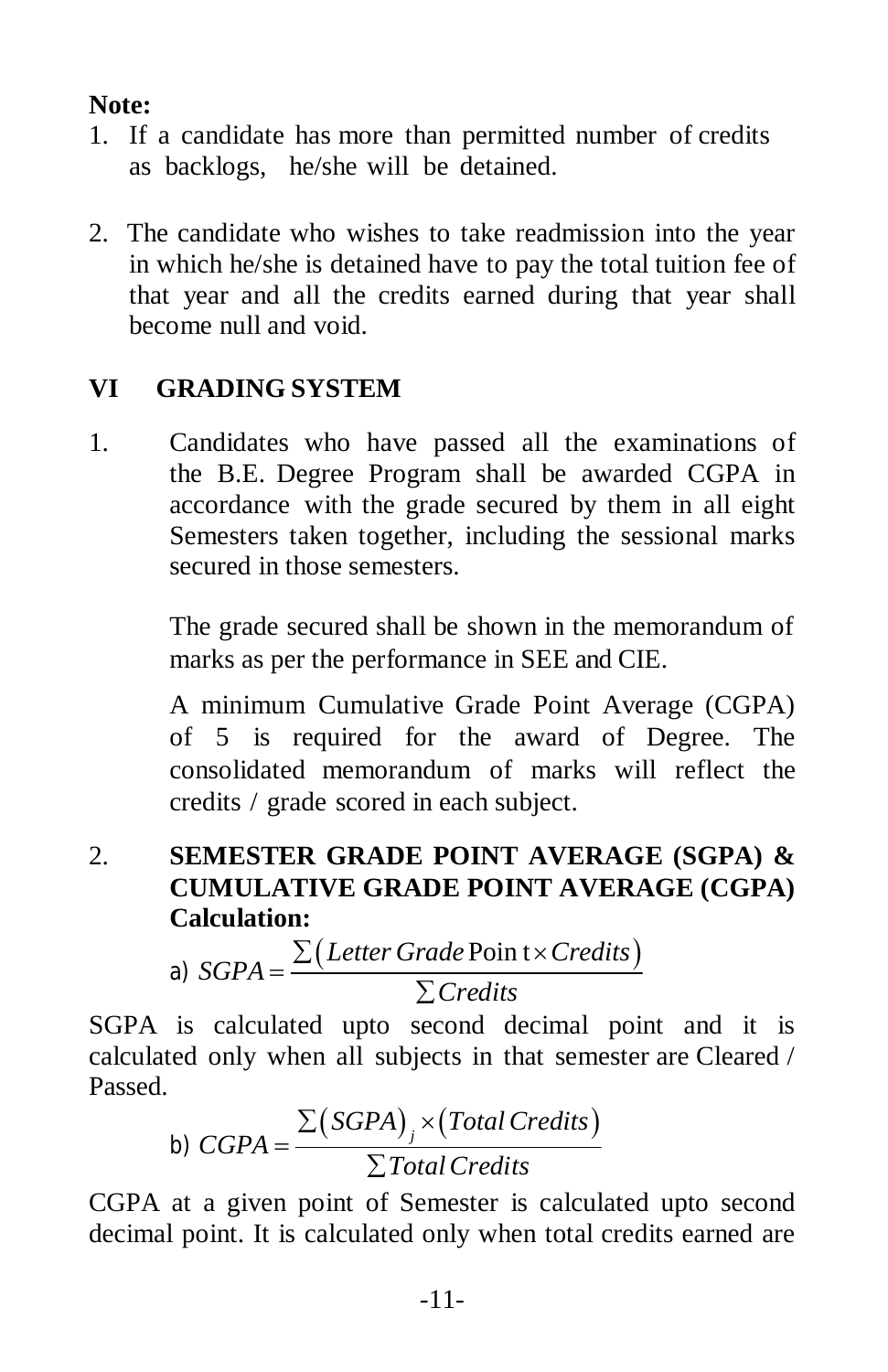equal to total credits prescribed as per scheme upto a semester in which the candidate has last appeared for SEE.

(c) Courses in which the candidate has failed are not included in computing SGPA / CGPA.

#### **VII AWARD OF DEGREE**

The degree of bachelor of engineering will be conferred on candidate who has pursued a regular program of study of four academic years as hereinafter prescribed in the scheme of instruction and has passed all the examinations as prescribed in the scheme of examinations.

#### **VIII AWARD OF GOLD MEDAL**

- (i) A student securing highest CGPA in **single attempt** is eligible for award of Gold Medal.
- (ii) A readmitted student is not eligible for Gold medal.

#### **IX IMPROVEMENT OF OVERALL SCORE**

- 1. A candidate who wishes to improve his/her Overall score may do so within one academic year immediately after having passed all the examinations of the B.E. degree program, by reappearing in not more than two semesters (all subjects pertaining to the semester taken together) examinations.
	- 2. For the award of the Overall score, he/she will have the benefit of the higher of the two aggregates of marks / grade secured in the corresponding semester(s).

#### **X GENERAL RULES OF EXAMINATIONS**

 1. Application for permission to appear at every examination shall be made by online Examination Form through College Website as per the notification.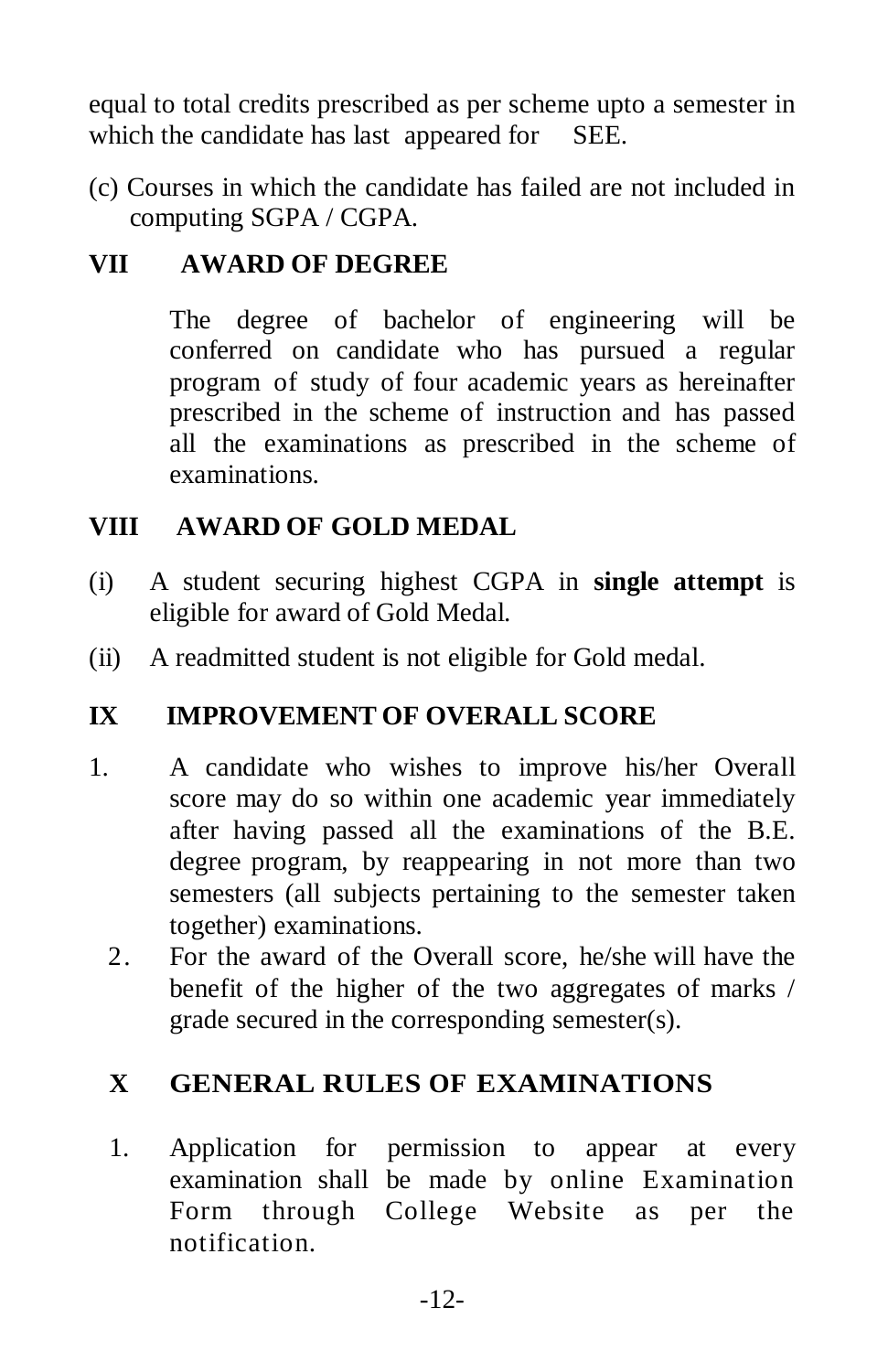- 2. When a candidate's application is found in order and he/she is eligible to appear in Semester End Examination (SEE), the Director of Evaluation, Examination Cell, University College of Engineering (Autonomous) shall furnish him with a Hall-Ticket, enabling the candidate to appear in the Semester End Examination. The Hall-Ticket shall have to be produced by the Candidate before he/she is admitted to the premises where the Examination is likely to be held.
- 3. A Candidate who does not present himself/herself for examination for any reason whatsoever, excepting shortage of attendance, shall not be entitled to claim refund of the whole or part of the examination fee, for subsequent Examination(s).
- 4. A candidate after he/she has been declared successful in the all examinations, shall be given a provisional certificate stating the year of examination, the branch in which he/she was examined and, the overall grade secured. However, the candidates have to obtain degree certificate (convocation) from the University Examination Branch.
- 5. No candidate shall be allowed to put in attendance for a program or appear at examinations for different degrees and different faculties simultaneously.
- 6. Students who have appeared once in any examination of the program need not put in fresh attendance, if they wish to reappear at the corresponding examination, notwithstanding the fact that the college may have introduced new courses. They will, however, have to appear at the examinations according to the scheme of examination any syllabi in force.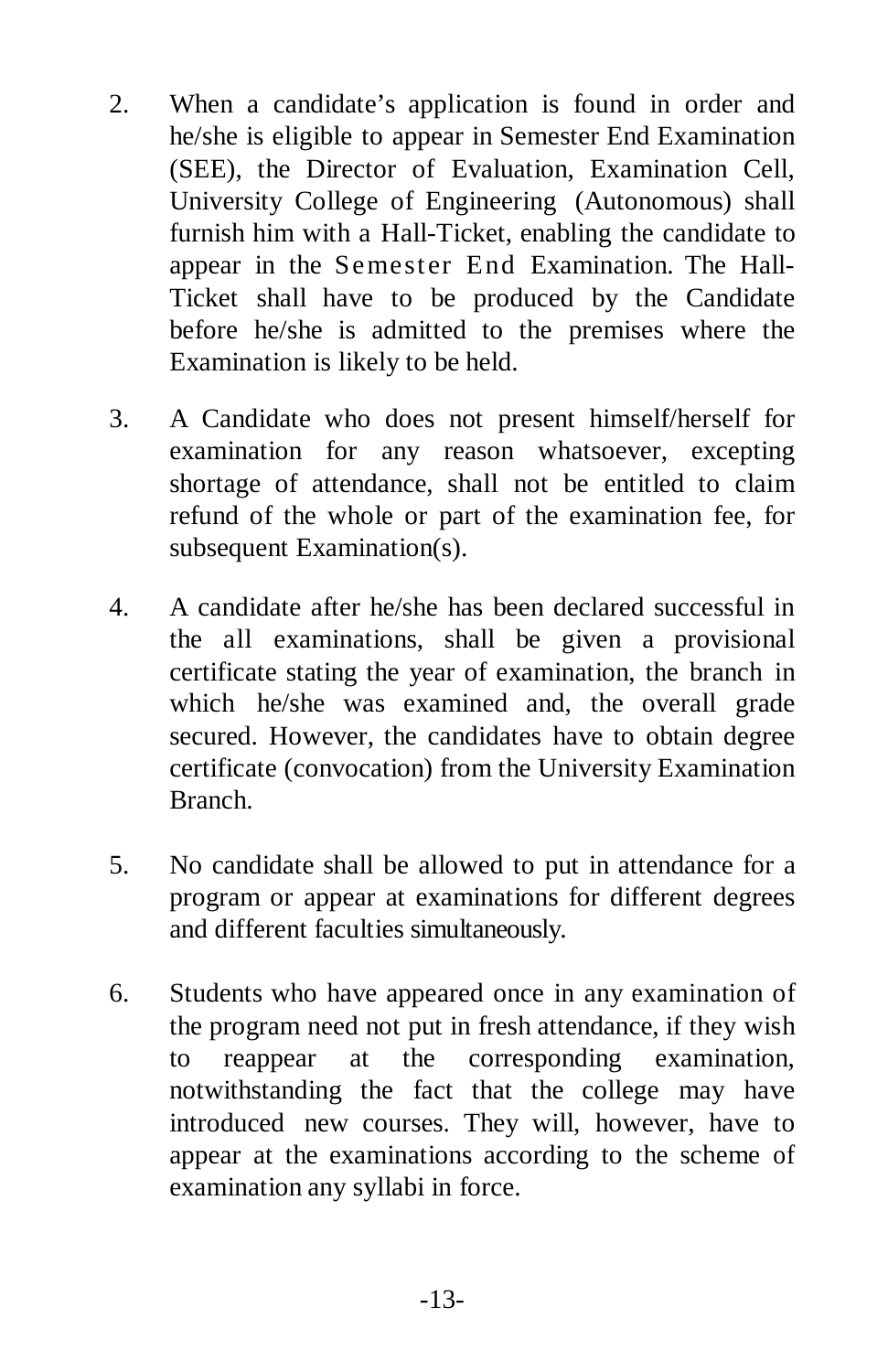#### **XI TRANSITORY REGULATIONS**

- 1. Whenever a course or scheme of instruction is changed in a particular semester/year, two more examinations immediately following thereafter shall be conducted according to the old syllabus/regulations, provided the content in the course has changed more than 40%.
- 2. Candidates not appearing at the examinations or failing in them shall take the examination subsequently according to the changed syllabus /regulations.

## **XII MALPRACTICE AND AWARD OF PUNISHMENT**

Regulations Under Ordinance no. vii

Conduct of Examinations Part- v

Schedule on the Nature of Malpractice and Award of

Punishment

**"Examination"** in this context refers to all the papers taken by the candidate on the same hall-ticket.

|                | <b>Malpractice</b>                                                                                                                                             | <b>Award of Maximum Punishment</b>                                                                                                                                                     |
|----------------|----------------------------------------------------------------------------------------------------------------------------------------------------------------|----------------------------------------------------------------------------------------------------------------------------------------------------------------------------------------|
| $\mathbf{1}$ . | Possession of the prohibited (written or<br>printed) papers, books, notes during the<br>examination period but which were not<br>used.                         | Shall be debarred from appearing at the<br>subsequent papers of the examination apart<br>from cancelling the result of the examination<br>in which he/she had indulged in malpractice. |
| 2.             | Matter relevant to the examination being<br>written on any part of the body or on the<br>clothes worn, or in the instruments,<br>wrappings, etc.               | -do-                                                                                                                                                                                   |
| 3.             | Attempting to take help from<br>any<br>prohibited papers, notes, written or<br>printed matter, writings on the walls,<br>furniture and attempting to take help | -do-                                                                                                                                                                                   |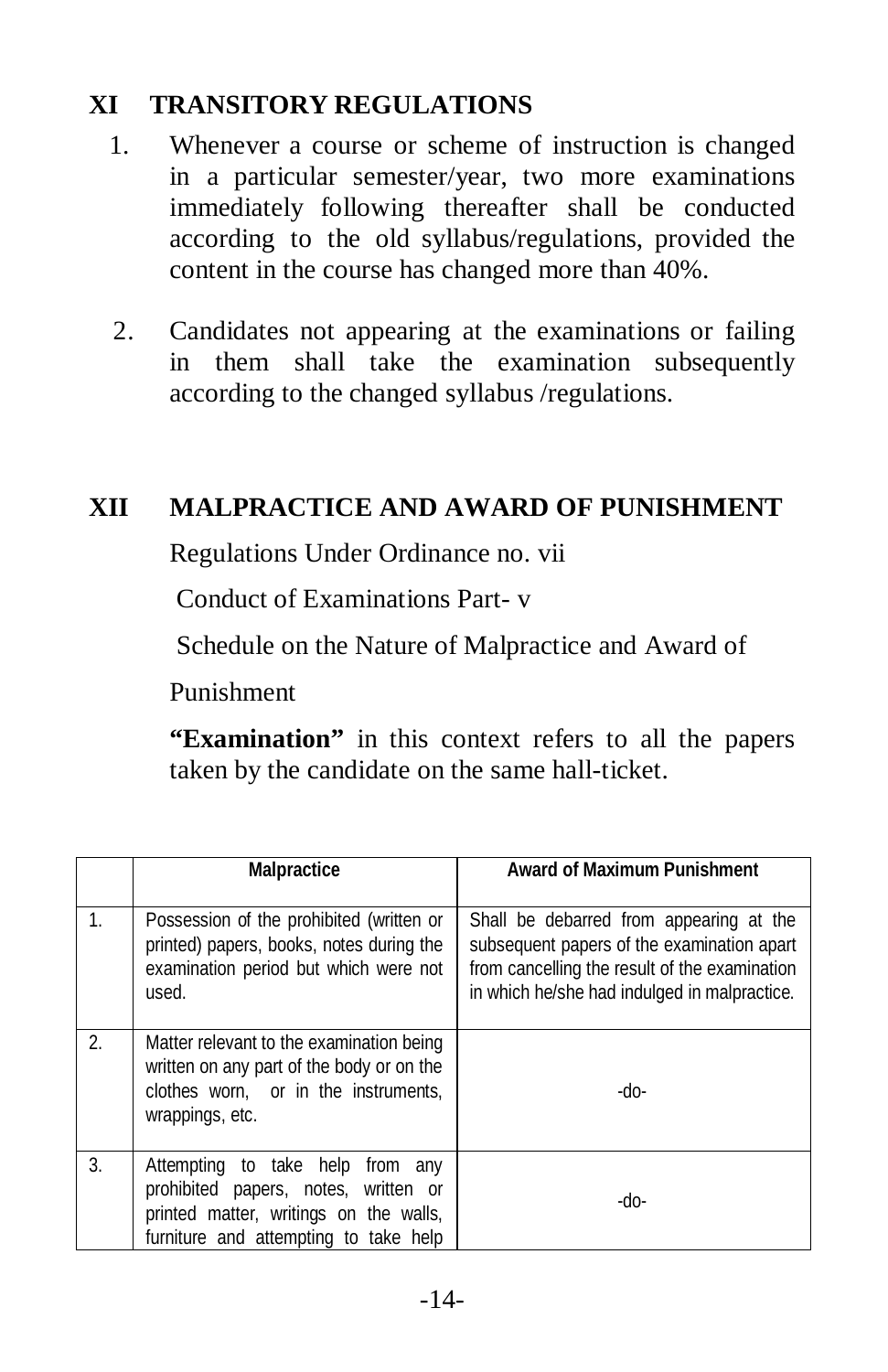|     | <b>Malpractice</b>                                                                                                                                                                                                                                                                                                                              | <b>Award of Maximum Punishment</b>                                                                                                                                                                                                |
|-----|-------------------------------------------------------------------------------------------------------------------------------------------------------------------------------------------------------------------------------------------------------------------------------------------------------------------------------------------------|-----------------------------------------------------------------------------------------------------------------------------------------------------------------------------------------------------------------------------------|
|     | from or giving help to other regarding<br>answer to any question or questions of<br>the examination paper.                                                                                                                                                                                                                                      |                                                                                                                                                                                                                                   |
| 4.  | Taking help from or consulting of<br>prohibited written or printed material;<br>consulting and/or taking help from or<br>helping other examinee during<br>the<br>examination<br>period<br>inside<br>the<br>examination hall or outside it; with or<br>without their consent, or helping other<br>candidate to receive help from anyone<br>else. | -do-                                                                                                                                                                                                                              |
| 5.  | An examinee who attempts to disclose<br>his/her identity to the paper valuer by<br>writing his/her roll number at a place<br>other than the place prescribed for it, or<br>by writing his/her name or any coded<br>message or an examinee who makes<br>an appeal to the paper valuer in the<br>answer book.                                     | Cancelling the result of that paper                                                                                                                                                                                               |
| 6.  | Writing such as invocation of GOd's<br>name in any form.                                                                                                                                                                                                                                                                                        | To be ignored                                                                                                                                                                                                                     |
| 7.  | Writing on the question paper or other<br>papers; the answer to questions, rough<br>work, etc., with no intention of passing it<br>on to another examinee.                                                                                                                                                                                      | To be warned not to do so                                                                                                                                                                                                         |
| 8.  | abusive<br>Using<br>obscene<br>and<br>language in the answer book.                                                                                                                                                                                                                                                                              | Cancellation of the result of that paper                                                                                                                                                                                          |
| 9.  | Examinee<br>allowing<br>destroying<br>0r<br>prohibited<br>material<br>found<br>his<br>in<br>possession or acting in any other<br>manner with a view to destroy evidence.                                                                                                                                                                        | Cancellation of the result of all examinations<br>taken or proposed to be taken during that<br>session and prohibiting his/her admission to<br>continuation in any course<br>of the<br>0r<br>University for a period of one year. |
| 10. | Refusing to obey instructions of the<br>Chief Superintendent / Invigilator                                                                                                                                                                                                                                                                      | Cancelling the result of that paper                                                                                                                                                                                               |
| 11. | Smuggling an answer book /<br>additional answer book/matter into or<br>out of the examination hall.                                                                                                                                                                                                                                             | Cancellation of the result of all examinations<br>taken or proposed to be taken during that<br>session and prohibiting his / her admission                                                                                        |